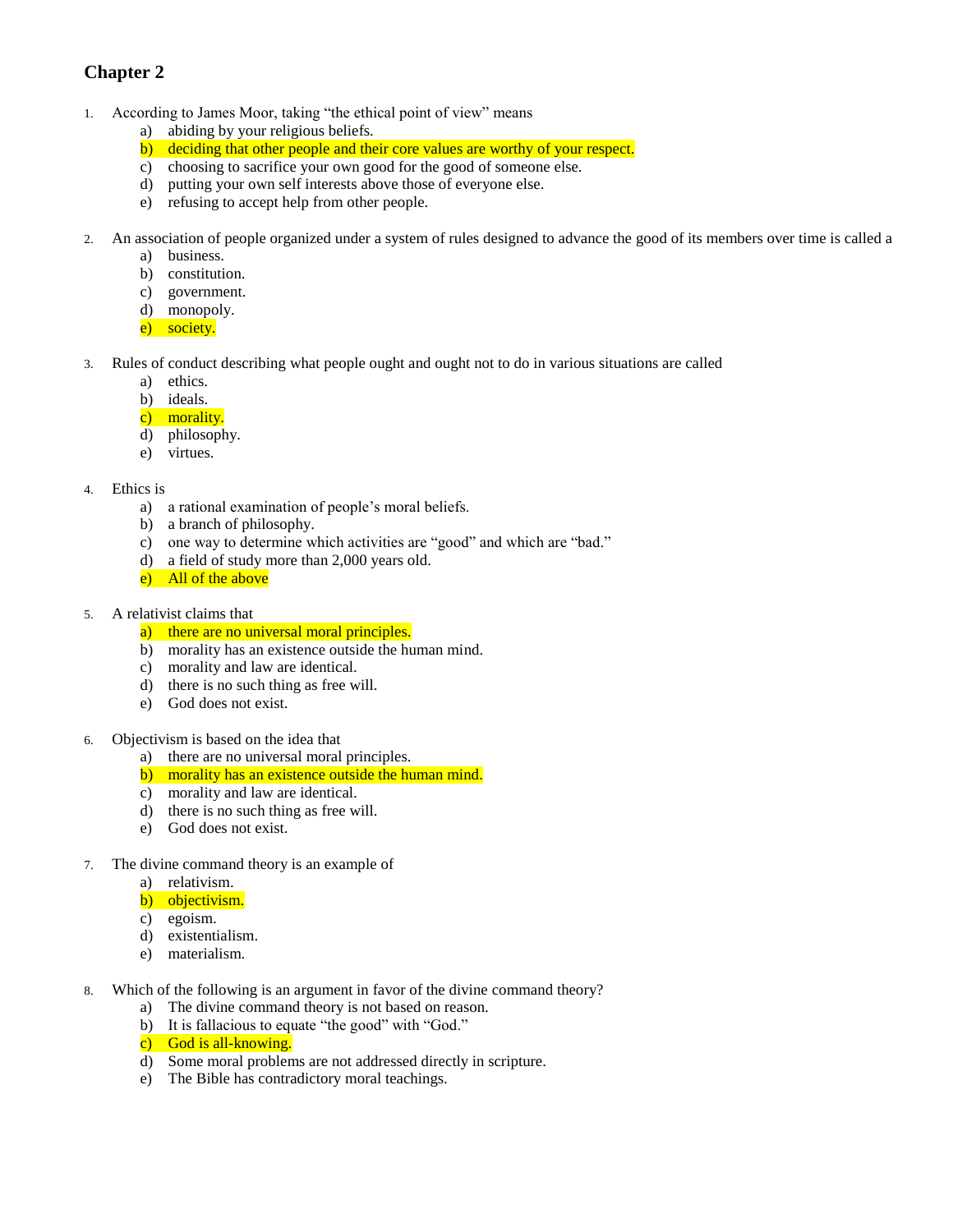- 9. Ethical egoism is
	- a) not based on reason or logic.
	- b) based on determining long-term beneficial consequences.
	- c) the divine command theory by another name.
	- d) Kantianism by another name.
	- e) utilitarianism by another name.
- 10. Which of the following is an argument in favor of ethical egoism?
	- a) Ethical egoism is supported by verses in the Bible.
	- b) People are naturally altruistic.
	- c) The community can benefit when individuals put their well-being first.
	- d) It is not true that people naturally act in their own long-term self-interest.
	- e) Ethical egoism treats all persons as moral equals.
- 11. According to Kant, our sense of "ought to" is called
	- a) necessity.
	- b) insecurity.
	- c) paranoia.
	- d) love.
	- e) dutifulness.
- 12. According to Kant, the moral value of an action depends upon
	- a) its consequences.
	- b) the underlying moral rule.
	- c) how closely it aligns with Biblical teachings.
	- d) how closely it aligns with the law.
	- e) the extent to which it produces happiness.
- 13. According to the second formulation of the Categorical Imperative,
	- a) the moral worth of a person depends upon that person's actions.
	- b) one good turn deserves another.
	- c) bad deeds should be punished.
	- d) it is wrong for one person to "use" another.
	- e) the moral worth of a person depends upon that person's intentions.
- 14. The Principle of Utility is also called
	- a) the Categorical Imperative.
	- b) the Difference Principle.
	- c) the Greatest Happiness Principle.
	- d) the Social Contract.
	- e) the Ten Commandments.
- 15. Two philosophers closely associated with utilitarianism are
	- a) Jeremy Bentham and John Stuart Mill.
	- b) Immanuel Kant and Jeremy Bentham.
	- c) Immanuel Kant and John Stuart Mill.
	- d) John Stuart Mill and John Rawls.
	- e) Jean-Jacques Rousseau and John Rawls.

## 16. Utilitarianism is an example of

- a) a consequentialist theory.
- b) the social contract theory.
- c) a non-consequentialist theory.
- d) a practical implementation of the divine command theory.
- e) a relativistic theory.
- 17. The problem of moral luck is raised as a criticism of
	- a) the divine command theory.
	- b) act utilitarianism.
	- c) rule utilitarianism.
	- d) cultural relativism.
	- e) Kantianism.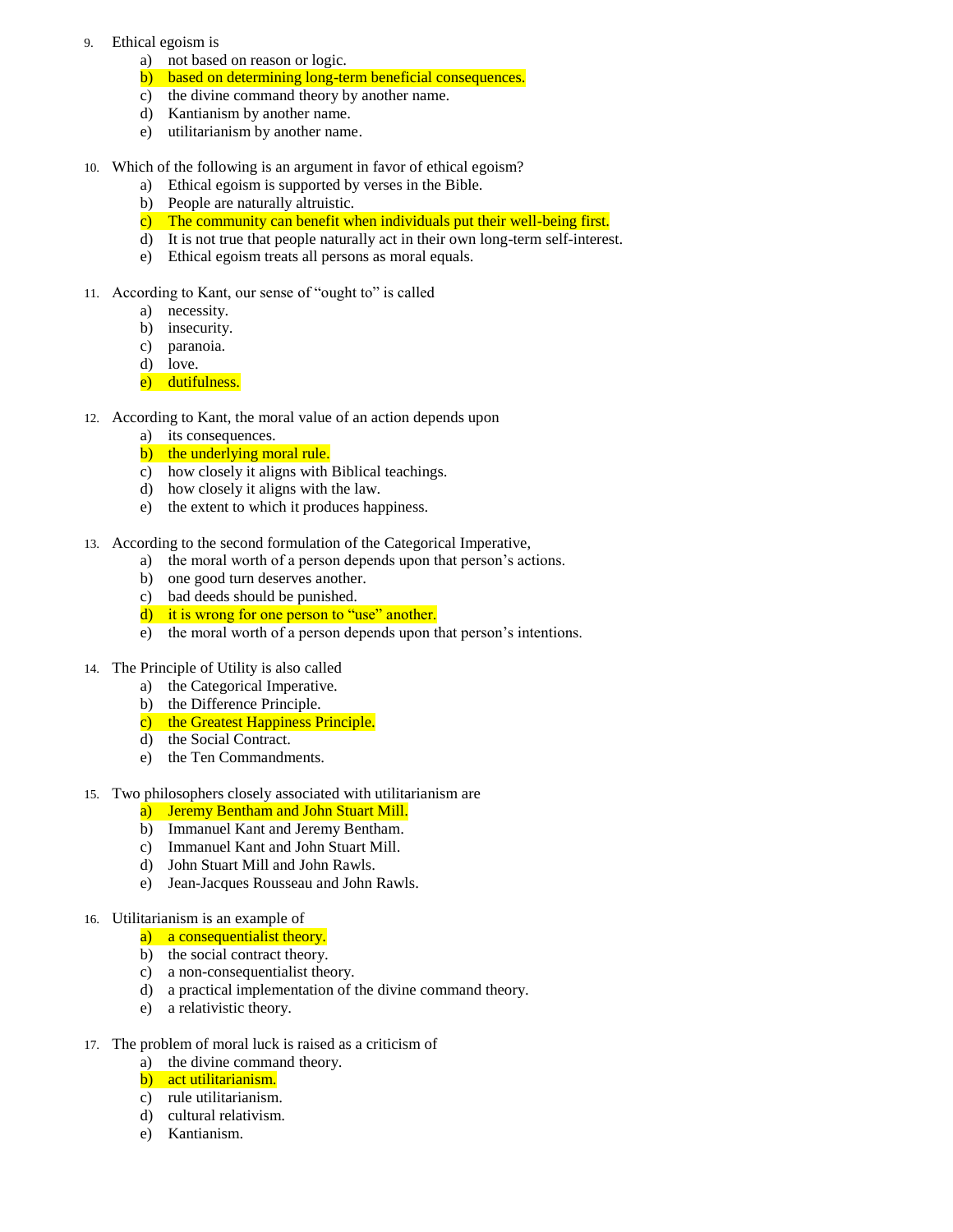- 18. Utilitarianism does not mean "the greatest good of the greatest number" because
	- a) it is impossible to calculate "the greatest good."
	- b) it focuses solely on "the greatest good" and pays no attention to how "the good" is distributed.
	- c) some people have no moral worth.
	- d) it is impossible to maximize "the good" without ruining the environment.
	- e) All of the above
- 19. Thomas Hobbes called life without rules and a means of enforcing them
	- a) utopia.
	- b) anarchy.
	- c) democracy.
	- d) communism.
	- e) the state of nature.
- 20. An early proponent of the social contract was
	- a) Jeremy Bentham.
	- b) John Stuart Mill.
	- c) Jean-Jacque Rousseau.
	- d) Karl Marx.
	- e) John Brown.
- 21. A right that another can guarantee by leaving you alone to exercise the right is called a
	- a) positive right.
	- b) negative right.
	- c) absolute right.
	- d) limited right.
	- e) proverbial right.
- 22. A right that is guaranteed without exception is called a
	- a) positive right.
	- b) negative right.
	- c) absolute right.
	- d) limited right.
	- e) proverbial right.
- 23. The idea that social and economic inequalities must be to the greatest benefit of the least-advantaged members of society is called
	- a) capitalism.
	- b) communism.
	- c) socialism.
	- d) utilitarianism.
	- e) the difference principle.